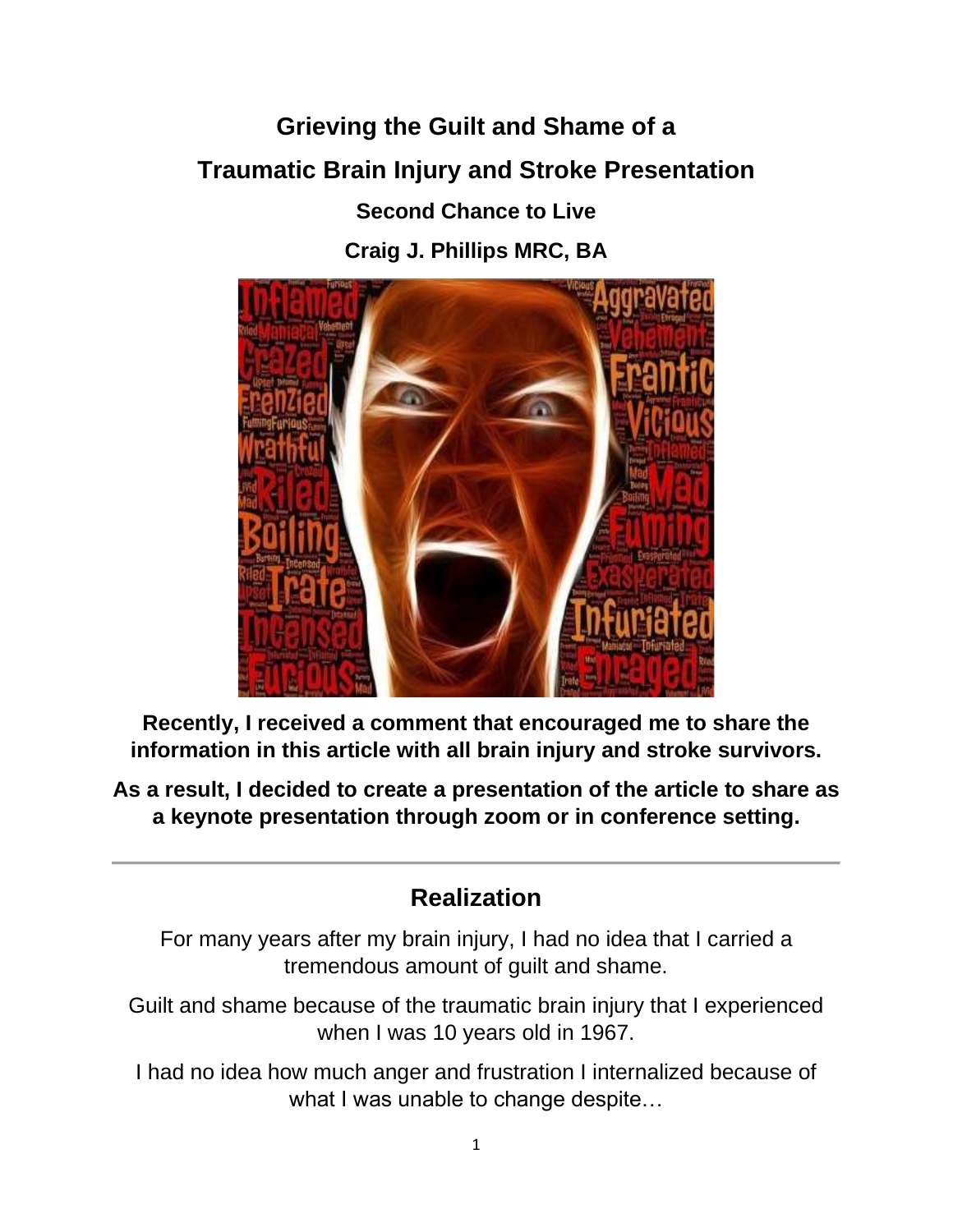Once my external wounds healed, the impact of my traumatic brain injury was no longer considered a factor. A factor in the difficulties that I encountered in my interpersonal relationships, my educational pursuits and my vocational endeavors. Because my traumatic brain injury was denied, I experienced guilt and shame.

# **Grieving the Guilt and Shame of my Brain Injury**

In the process I became angry and frustrated. Because I was convinced that I did not just make mistakes, but that I was a mistake, I turned my anger and frustration inward. In the process, I developed low grade chronic depression. In my experience, I continued to turn this anger and frustration inward until I reached a point in my life when denying my reality became more painful than my need to deny my reality. When I reached this level of pain, I became willing to confront the denial that kept me stuck in turning my anger and frustration inward. When I reached this point, I began to grieve the guilt and shame of my brain injury.

# **Angry and Frustrated**

As I began to grieve the guilt and shame of my brain injury, I grew in awareness. I started to realize that I was angry and frustrated at myself because I had tried to change what I was powerless to change. As I grew in my awareness of how guilt and shame impacted my life, I realized that I was living in a fear of abandonment. That because of what I tried desperately to change (unsuccessfully) and could not, people would go away and I would be alone. I also discovered that I practiced several strategies (that never worked) to keep people from going away. People pleasing, approval seeking and mind-reading.

## **A Fear of Abandonment after Brain Injury**

I practiced all of these behaviors in an attempt to give people what I thought they wanted or needed. I also participated in a common "dance". If I thought I had done something that displeased or made them feel something they did not want to feel, I said that I was sorry. Then I attempted to "fix" them, to make them "alright". I did so in attempt to make them alright so that I could feel that we were "alright". I did so in an attempt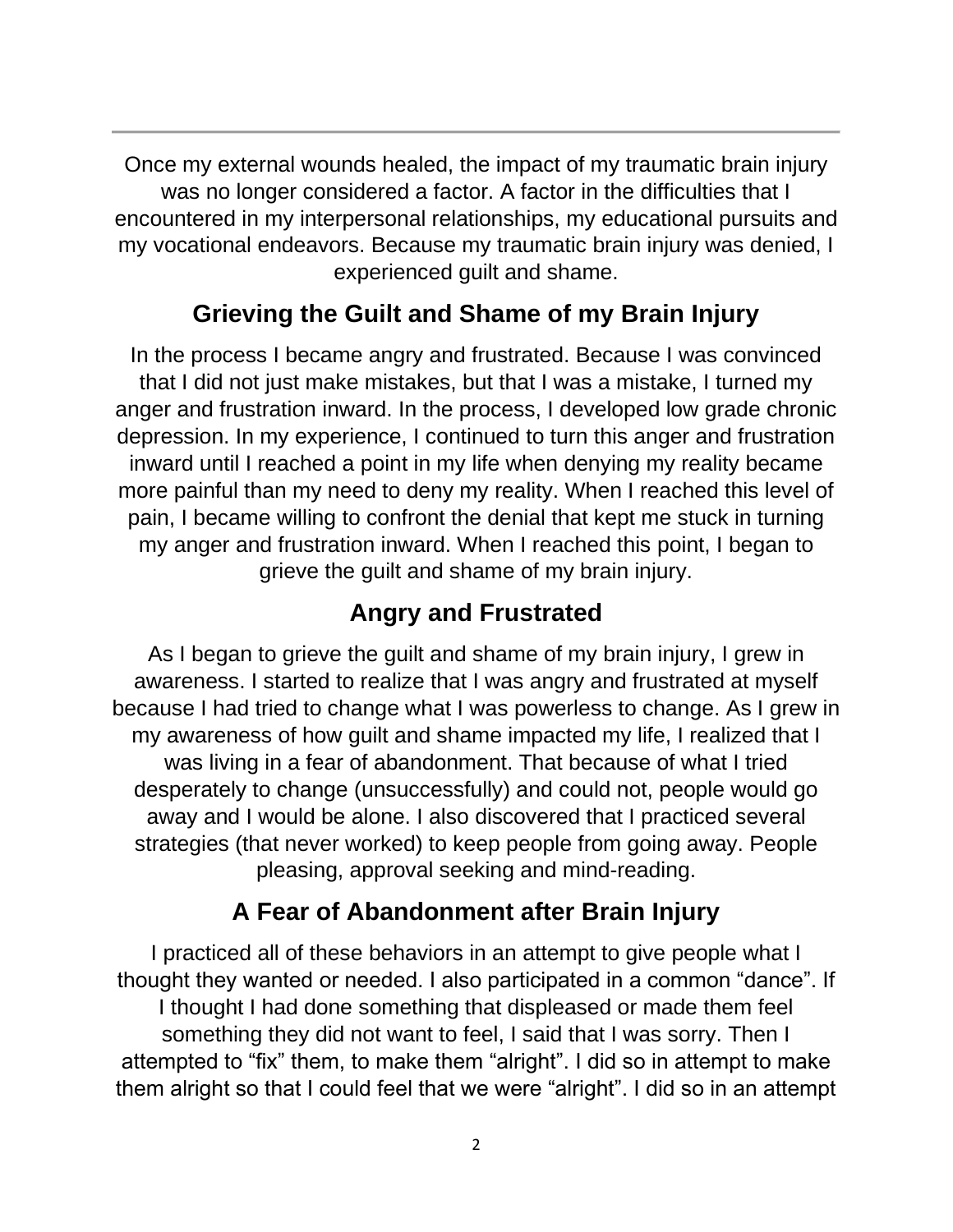to keep them from going away, so I could/would feel "alright". Through my process I came to realize that this "dance" only made and kept me feeling crazy in my attempt to control, the uncontrollable.

# **Examining my Fear of Abandonment after Brain Injury**

Through my process and discovery, I came to realize that I needed to grieve. I needed to grieve my anger and disappointment to ease my guilt and shame. **No one was/is to blame**. Grieving helped me to accept the things that I could and cannot change, so that I could discover what I could change. Grieving helped to give me freedom from my fear of abandonment. Grieving helped me to be able to identify what held me hostage to my fear of abandonment. Grieving helped me to discover what I was afraid about at a core level because of my brain injury. Grieving helped me to realize that I had an assortment of choices that gave me hope.

# **The Power of Acceptance after My Brain Injury**

In **May 2008** I wrote a **7-part article series** to share what helped me to grieve and get to a place of acceptance. A place of acceptance that helped me to stop being angry at what I was powerless to change. Acceptance helped me to find a freedom from guilt and shame that I experienced because of my brain injury. Acceptance helped me to realize that I could still live the life that I had hoped for before my brain injury. Acceptance helped me to realize that I could create hope in my life one day at a time.

# **Traumatic Brain Injury and the Power of Acceptance**

In the event that you are experiencing shame, guilt and a fear of abandonment because of your brain injury/stroke I would encourage you to click on the below links. Click and read each part of the series and/or listen to each part of the article in the video presentation series.

## **Please Note:**

**Please read each part of this article, as each part builds upon the previous part of the article. You may read each part of the article by clicking on the below links.**

# **Article Series**

**[Part 1](https://secondchancetolive.org/2008/05/25/traumatic-brain-injury-and-the-grieving-process-part-1/)**, **[Part 2](https://secondchancetolive.org/2008/05/26/traumatic-brain-injury-and-the-grieving-process-part-2/)**, **[Part 3](https://secondchancetolive.org/2008/05/27/traumatic-brain-injury-and-the-process-of-grieving-part-3/)**, **[Part 4](https://secondchancetolive.org/2008/05/29/traumatic-brain-injury-and-the-process-of-grieving-anger-and-resentment-part-4/)**, **[Part 5](https://secondchancetolive.org/2008/05/31/traumatic-brain-injury-and-the-grieving-process-awareness-part-5/)**, **[Part 6](https://secondchancetolive.org/2008/06/02/traumatic-brain-injury-and-the-grieving-process-acceptance-part-6/)**, **[Part 7](https://secondchancetolive.org/2008/06/03/acquired-brain-injury-and-the-process-of-grieving-action-part-7/)**